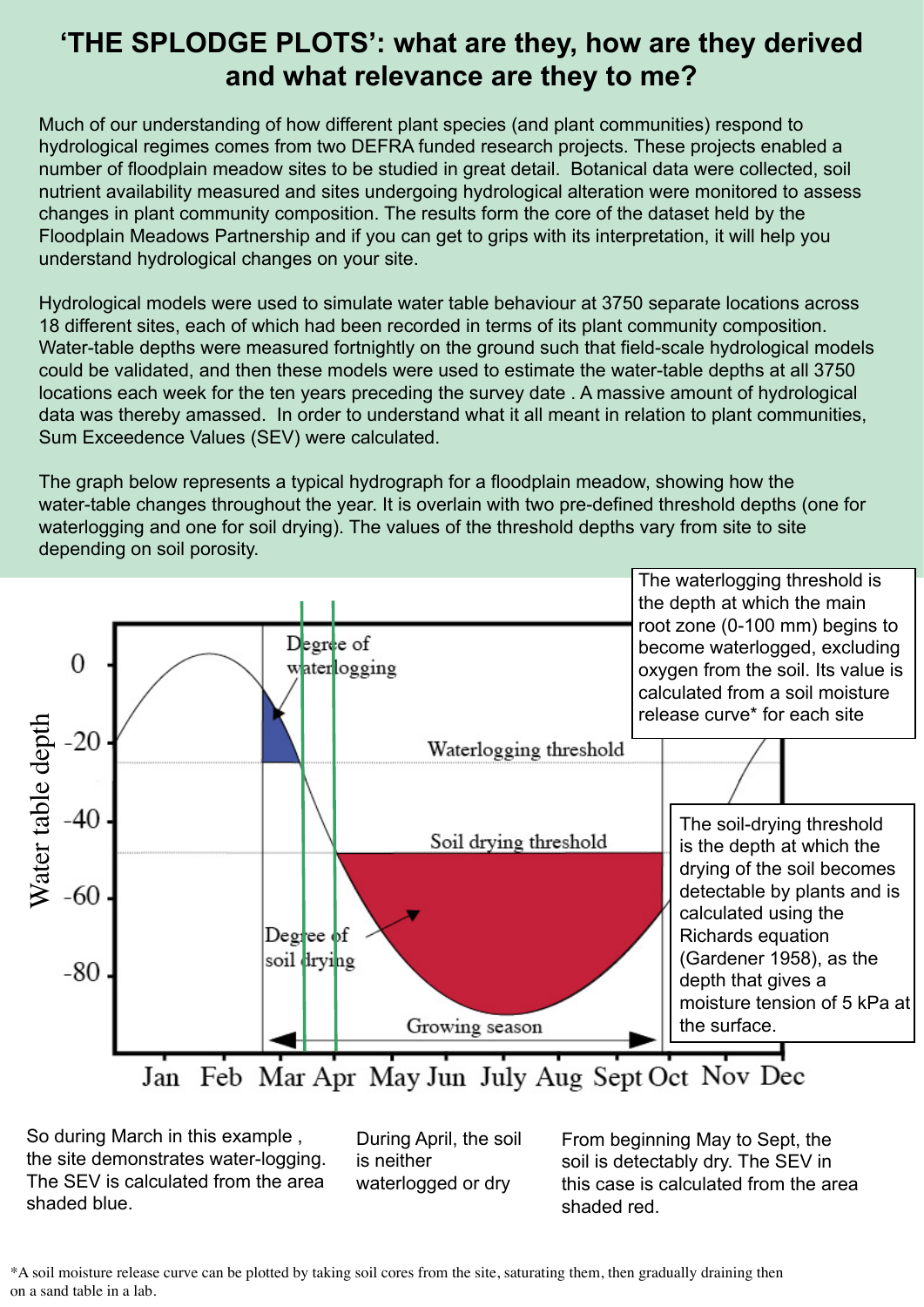For each of the 3750 recorded locations, an SEV soil drying and SEV soil waterlogging was calculated. A graph showing all 3750 SEV calculations recorded during the study is shown below and demonstrates the spread of hydrological regimes on floodplain meadows in the UK.

The bottom right shows soils that are well drained and dry for much of the year, whilst in the top left are soils that are almost permanently waterlogged. Bottom left are those sites that have stable shallow water tables. In the centre are regimes that fluctuate during the year. No water regimes that would fall in the top right corner have been encountered in our surveys (because such soils would not be suitable for species-rich grasslands.)

For each of the points on the graph, botanical data are available and plots can be drawn by filtering out just the points where a particular plant species has been recorded in order to determine the preferred hydrological regime for that species.



**Figure 5**. Water regime of all 3750 locations sampled across 20 sites as defined by their two SEVs. Points in the bottom right of the **Meadow buttercup** *Ranunculus acris* **Splodge Plot**



The graph adjacent shows the 'splodge plot' for meadow buttercup *Ranunculus acris*. The area shaded brown shows the range of hydrological regimes in which this species is more likely to be found than you would expect by chance. Ecologists would call this range its hydrological niche.

In this case, you can see the species tolerates a broad range of soil drying, but does not tend to be found in waterlogged areas.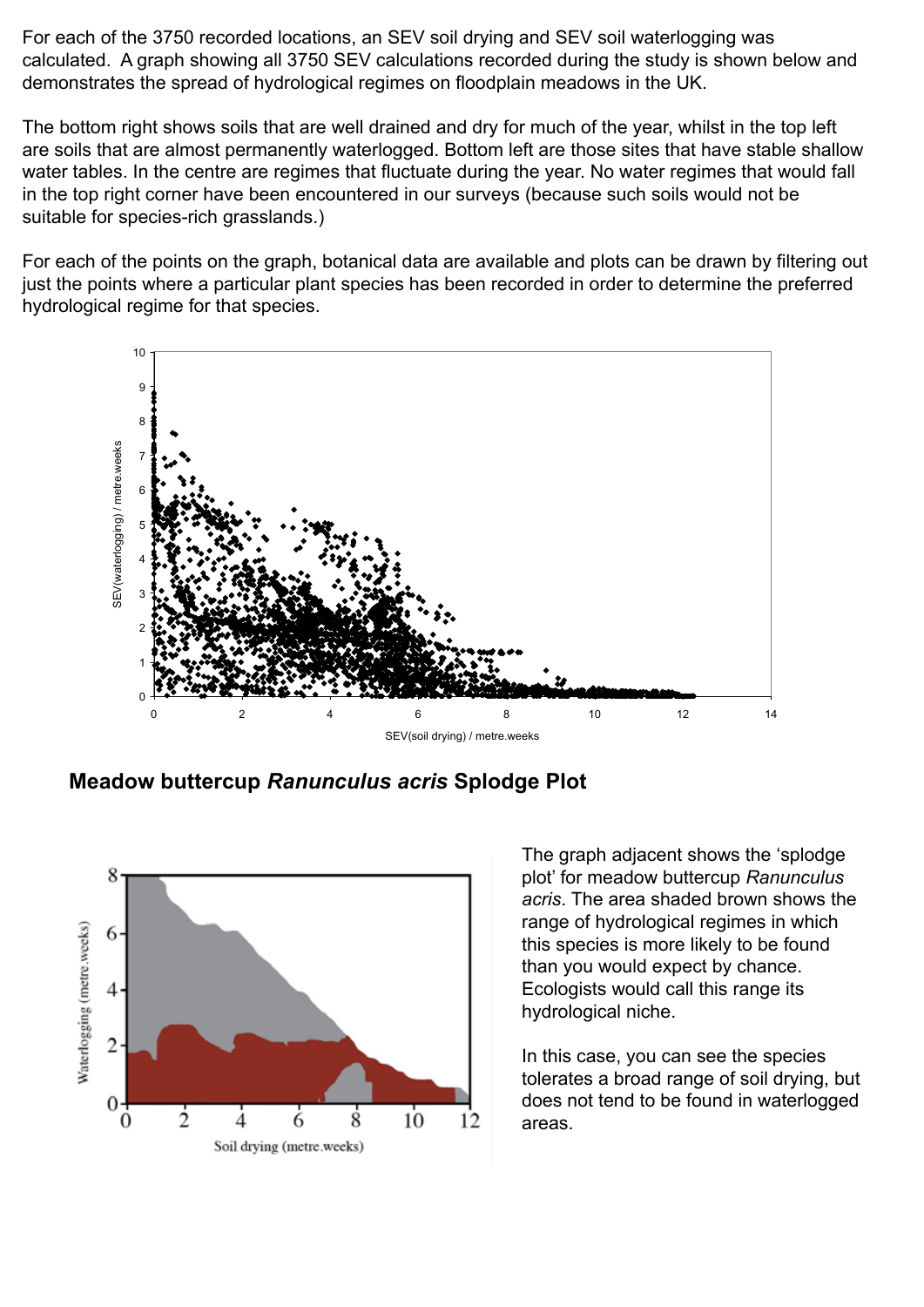## **Splodge plots for three species of buttercup**



Comparison of the three ranges shows us that each occupies a different hydrological niche.

Bulbous buttercup, *Ranunculus bulbosus* (green), prefers drier conditions and is rarely found on waterlogged soils (top left) or those kept constantly moist (bottom left). Whereas creeping buttercup, *R. repens* (purple), prefers waterlogged soils and is largely absent from those which are dry for much of the year. *Ranunculus acris* occupies a more general position between the two.

An understanding of the range of 'splodge' plots

produced will enable you to understand what is happening to your site hydrologically, by knowing the favoured hydrological regimes of the different plant species.

## **Some of the Rose family**

The graph below shows some representatives of the rose family (*Rosaceae*) found on floodplain meadows. Meadowsweet, *Filipendula ulmaria*, will tolerate wetter conditions than great burnet, *Sanguisorba officinalis*, but silverweed *Potentilla anserina* is far more tolerant of waterlogged



Soil drying (metre.weeks)

conditions than either of them. It often seems to be the case that closely related species "divide up the available hydrological space between them (probably as a result of divergent evolution).

Splodge plots have been published for a total of 99 different species,so you can see how they compare in terms of tolerance to waterlogging and soil drying. This information is published in the research report [available here](http://www.floodplainmeadows.org.uk/files/floodplain/d96437.pdf) and forms the basis for the tables in the Floodplain Meadows Partnership FSC guide, which tabulates different species tolerance of hydrological conditions, as well as soil fertility. The FSC guide is available through the FMP, please **[contact us for a copy.](http://www.floodplainmeadows.org.uk/content/contact-us)**